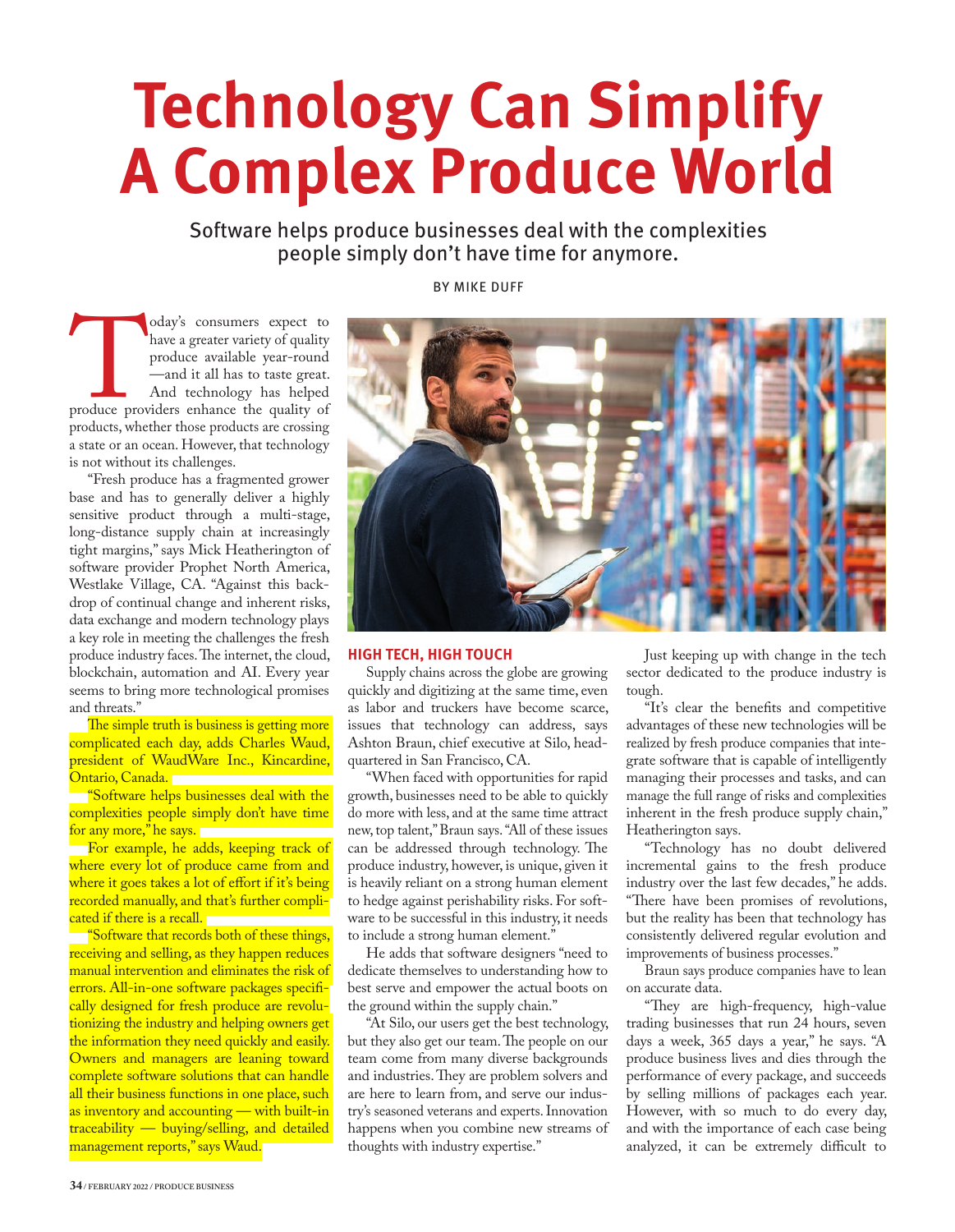stay on top of exactly how well a business is performing. Couple this with slim margins on each package, and things can go south fast."

Braun says one solution for the produce industry is to "manage by exception" through technology.

"Managing by exception means training technology to understand what is the expected, profitable outcome for each and every daily action across the business, and what is an abnormal or undesired outcome of that business action," he explains, and offers the following accounts receivable example.

If a business sells to 100 customers, and 99 checks come in on time today, why should the business waste time inspecting and processing 99 payments? Software can reconcile those 99 payments to the business' bank and accounting systems automatically, allowing that business to spend its time focusing on that one exception needing attention.

"This is what the future of the industry's operations will look like from a technical perspective."

#### **TACKLING PRODUCE PROBLEMS**

Software can do more than ever, not only because technology has improved, but the understanding of what's needed has become more sophisticated.

Over the past year, Seattle, WA-based

Shelf Engine has expanded its data science team by more than 500%, says Steph Brill, product manager. The investment is helping Shelf Engine scale up its technical food waste algorithms, models and AI to help produce providers ensure that what they're moving through the supply chain arrives intact.

## **As software and functions tied to them become more robust, opportunities for effective electronic collaboration become additionally frequent.**

"We're building more sophisticated models to help us expand across the store," Brill says. "This means taking factors such as weather, big sporting events and item substitutability as inputs into our AI system to forecast optimally under a variety of conditions."

Shelf Engine has implemented advanced inventory management algorithms to maintain in-stock rates, reduce waste and optimize for items' sales potential, she explains. "Our algorithms take all sorts of things into account, such as day-of-the-week effects on consumer buying habits, major trends, variability in shelf lives of items and promotional impacts."

Brill observes that much of the produce industry remains a pen-and-paper business.

"Shelf Engine can take these manual and human error-prone processes online. Our data science and product teams take various areas and embed them in our advanced algorithms. By doing so, we guarantee sales and reduce retailers' food waste impact," Brill says.

Shelf Engine brings to the produce industry increased access to data, storing and using historical data trends in its machine learning algorithms. In the course of that, the company provides the ability "to use information in our models around consumer trends like organic preferences and item substitutability to drive ordering decisions. Ultimately, what ends up in store for consumers to purchase is traceable earlier in the supply chain with Shelf Engine's help," Brill says, adding that in 2021, Shelf Engine prevented 4.5 million pounds of food waste, reducing food waste in grocery stores by 32%.

## **EARLY ADOPTERS BIG WINNERS**

Technology and software can create ongoing advantages to those who are open to their applications.

"The benefits of automation have not been fully realized across the supply chain, and considerable opportunities are arising to

## #1 Executive Search **Firm in Produce**



(818) 541-0124 www.mixtec.net



**Your Inventory** Management solution with an edge.



usesilo.com/customers/stories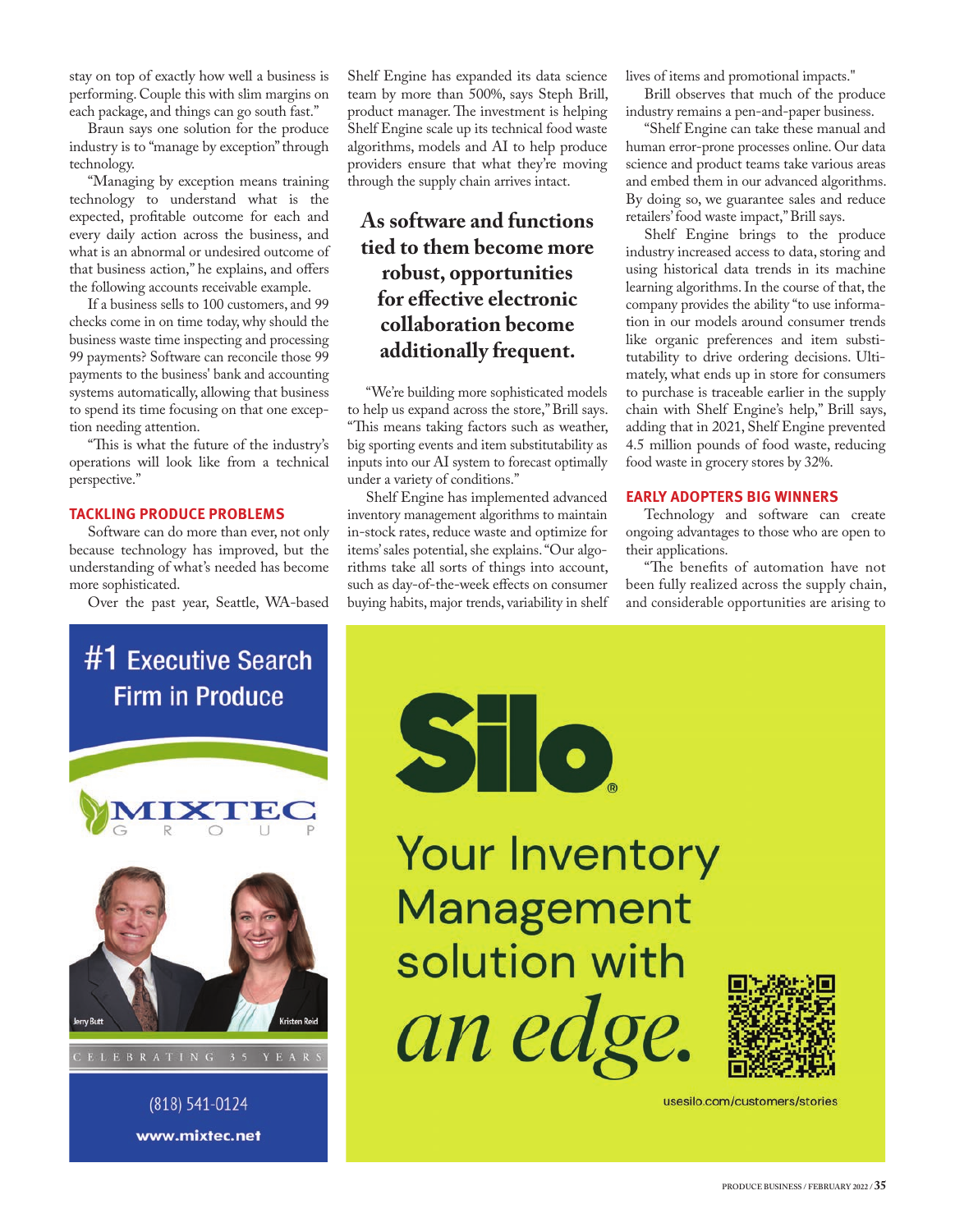improve processes, mitigate risks and protect margins," Prophet's Heatherington says. "Whenever there has been a need for more than just a commercial relationship, progress has normally been slower. Automation bene fits can be realized by those companies that work through the details of their processes on a day-to-day basis and take an evolutionary approach to delivering those benefits when applying new technology."

Smart software can deliver process and task automation, "and we are not just talking about automated data to and from packing machinery and graders," he adds. "Software that can do what the human interaction does and an ability to automate complex series of processes and tasks, searching and collecting the right data to calculate and return the correct results and actions for tasks to be completed on the ERP is of huge value given the current situation."

Software is increasingly critical to those operations that ensure produce arrives in front of consumers in the right condition. Waud said his company's Produce Inventory Control System can ensure retailers get produce in the condition they want.

"Software systems like PICS that track the date packed, best before and expiration date of a lot of fresh produce will help both the seller and purchaser agree on expectations," Waud says. "If a purchaser requires the freshest produce, the seller can let them know what is available. If a purchaser is satisfied with older or blemished produce, the appropriate lots can be identified and shipped. If produce that is close to the end of its life is required

by the purchaser, again the seller can identify and ship the most appropriate lots. All these things combined mean that less produce will be thrown out, and less disagreements between sellers and purchasers will occur."

As software and functions tied to them become more robust, opportunities for effective electronic collaboration become additionally frequent.

Waud is seeing more collaboration and integration between customers' and vendors' systems, and systems other related businesses use. "This allows data to move in an automated manner from one company to the next, freeing up people to do what they need to do. These types of tasks need to be reviewed, so well-designed summary reports, as well as real time verification processes, go hand in hand to ensure these exchanges of data are correct, on time, and most importantly, legitimate."

Heatherington says automation that removes the need for humans to decide which buttons to push has an inherent advantage.

"Automation can, without doubt, drive significant change in the fresh produce industry by reducing the time required by human operators to process data, eliminating rekeying and duplicate tasking and delivering the correct results fast," he says. "There is a strong need in the produce industry for granular, pallet by pallet, consignment by consignment, inventory control and smart software delivers the data necessary for any task that must be recorded and integrated while not relying on it being in someone's head or in an external document."

He adds one Prophet client with over \$400

million in berry sales annually has completely automated its complex accounting and settlement processes to more than 100 growers.

## **DO MORE AND DO IT FASTER**

"The demand to do more for less, and do it faster, increases every day," says Waud, and software can help a produce provider deal with complex functions, as well as simple, yet time-consuming, tasks.

**We're on a mission to continuously** improve our Produce Inventory Control System software," he adds. "We talk with customers and prospects on a daily basis about what they do, and what they want to do. Then we look for ways to handle those things in PICS. An example of a big-time saving enhancement we recently made was to allow payments to vendors to be done electronically, instead of printing and mailing checks. What a time-saver."

quick and efficient movement of perishables, Silo's Braun says. Even small inefficiencies lead The produce industry relies on relationships, visibility into changing markets, and the to waste and strain relationships. And they cost money.

"Technology can reduce those areas of friction with actionable insights into market trends, streamlined communication across vendors and customers, and insight into the best routes to transport their product," says Braun. "At Silo, we are building a network of produce professionals. Our technology is offering them a better way to communicate, identify new business opportunities, and work together without the friction or lack of visi-

## **TECHNOLOGY BOOSTS TRACEABILITY**

The complex supply chain today provides consumers with more produce from across the globe and throughout the year, but that can make food safety a bigger issue that technology must address.

Technology can help produce businesses address tough and tricky functions such as food safety and transparency in a climate where many consumers want to know more about where their food comes from and how it is being grown.

"As the produce industry moves towards full traceability, we will see consumer confidence improve," says Charles Waud of Ontario, Canada-based WaudWare. "In the past when there has been a recall, we have often seen delays before tracing information is available. This erodes consumer confidence and, in turn, causes a reduction in sales. In some

instances, when there has been a recall, incorrect information was provided, which caused consumers to stop buying certain products completely. When all produce companies have automated traceability systems, and the information about a product can be looked up from farm to fork, consumer confidence will increase."

Retailers and the whole supply chain have to be able to count on timely information and speedy intervention when necessary.

"Nothing moves faster than the speed of light, and nothing is more efficient at both parsing vast quantities of data and generating highly accurate inference like software and the internet," Ashton Braun, Silo chief executive, says. "The power of a single tool like Silo Trace can both recall and inference, within seconds, what products have issues, exactly what lots they came from, when, and what other products need to be pulled due to coexistence on trucks or warehouses. Technology like this is not just effective at traceability, but it also is effective at providing more equitable financial solutions to growers and small businesses."

Likewise, Prophet has a fully integrated quality analysis and inspection system coupled with its Lot Accounting foundation designed to deliver tight traceability, says Mick Heatherington of software provider Prophet North America, Westlake Village, CA. "Once produce bulk, raw or packed — enters the supply chain of any produce operator using Prophet, it can be tracked and traced, no matter what manufacturing or packing process the produce has been through."